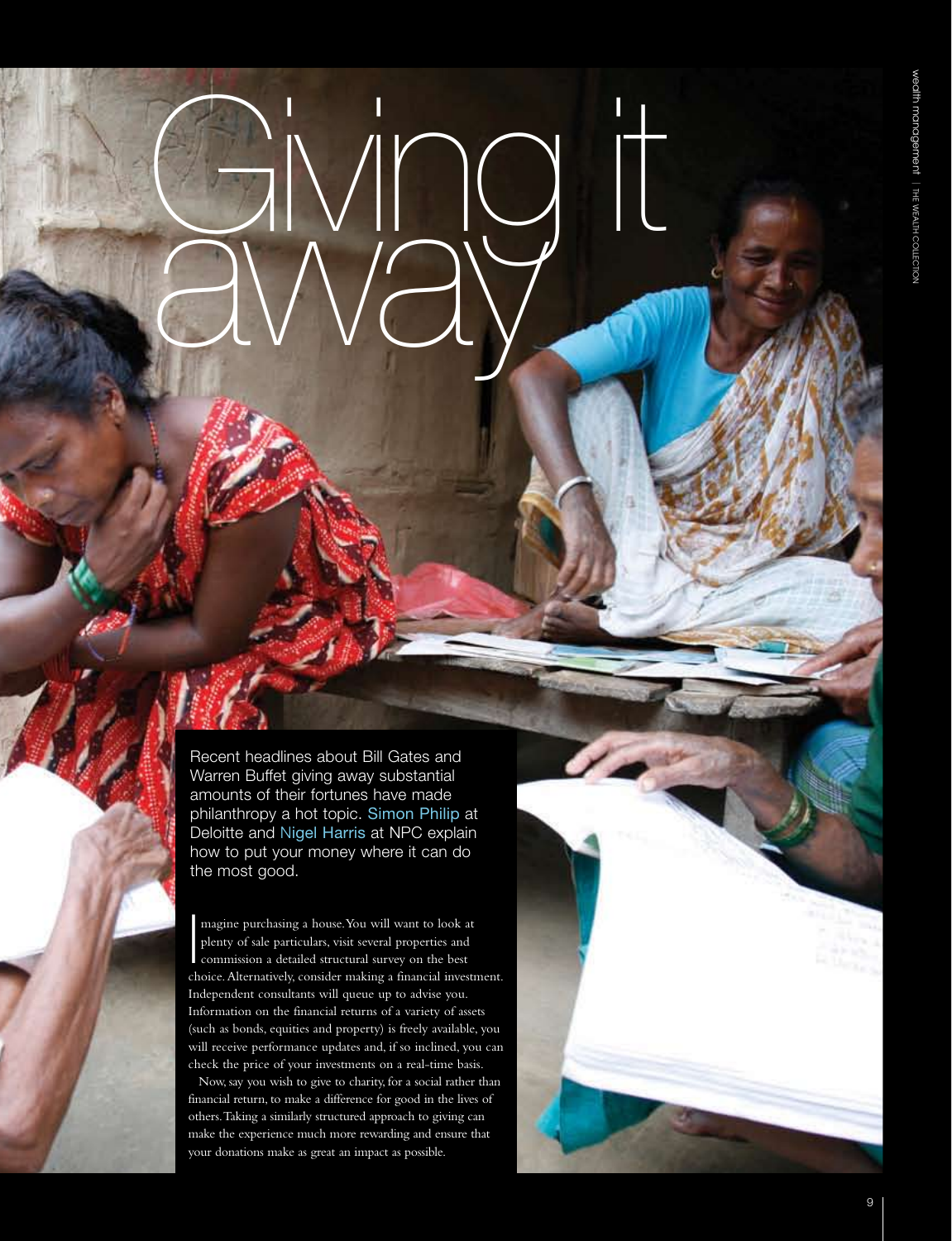We need only look around to see constant examples of how charities can change the world. Both the hospice movement, providing care for the terminally ill, and the refuge movement, providing safe havens for those suffering from domestic abuse, were created by the charitable sector.

## Making your donation count

With over 180,000 charities in the UK alone, it can be difficult to know which to support. There is a big difference in both the goals each charity pursues and the level of effectiveness each achieves. Given this complexity, you might assume there would be volumes of independent information available to allow donors to make informed decisions. However, it is not always easy to find out which charities are really making a difference.

Recent debates in the media on administration costs add to the level of confusion. It is not really possible to draw conclusions about a charity's effectiveness from its reports and accounts. However, because it is often difficult to get other information, it can be tempting to prioritise this source. Yet looking at a charity's administration or fundraising costs is unlikely to tell you much about the actual work that it does.

What a donor really needs to know is the effectiveness of the charity in achieving its charitable objectives. After all, would you decide to buy shares based on an analysis of the costs of the HR departments or the size of the marketing budgets of the companies involved?

Once you have made some decisions about the type of charity you wish to support, spending time examining the charities that interest you and doing 'due diligence' before donating can give you greater confidence that your money will be effectively applied. You may find that you have more options or can make more of a difference than you might imagine.

Giving effectively is not a new challenge, as Aristotle pointed out: 'To give away money is an easy matter and in any man's power. But to decide to whom to give it, and how large, and when, and for what purpose and how, is neither in every man's power nor an easy matter.'

However, breaking the task into logical steps can assist the process and help you make a more informed decision.

#### Deciding how much

Identifying the amount available to give is a sensible first step, but one which immediately throws up questions about what you can afford and how you would like to structure your donation. The amount you devote can be determined by several considerations:

You could make a difference by supporting education programmes in developing countries





# THE DONATING GAME

1. How do you balance potential impact against risk?

If you wish to give money to charities that support disabled children, you could decide to fund a project that will immediately make a difference to children or focus on a service that may help improve their long-term prospects.

## 2. Do you want to focus on helping

individuals or making changes in society? If you are interested in supporting the efforts to tackle HIV/AIDS in Africa, you could choose to focus on the medical treatment of individuals or alternatively look at organisations that seek to educate the population on prevention.

### 3. Would you like to focus on local projects or national approaches?

If you are interested in supporting cancer treatment and care, your money could be used to support a local hospice or offer national support and information to people with, or affected by, cancer.

## 4. Do you wish to fund new projects or sustain existing initiatives?

If your interest is in helping older people, for example, there are excellent, well-established charities and projects for this section of society. On the other hand, you may want to set something up on your own, such as funding a residential home.